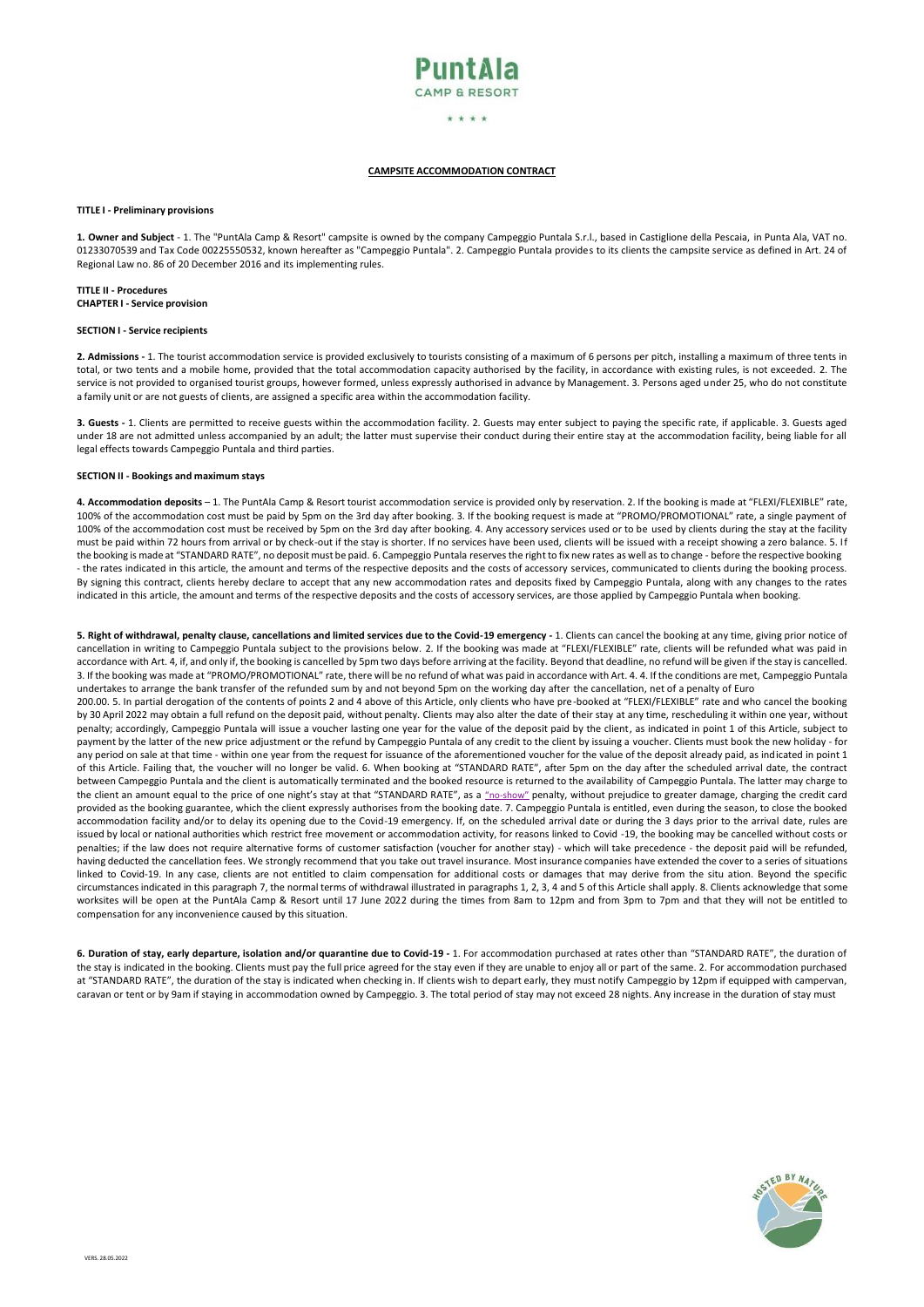

### \* \* \* \*

be expressly authorised by the Booking Office. 4. Bookings are personal and may not be transferred by clients to third parties for any reason. 5. If the stay is interrupted as the accommodation is no longer accessible due to official restrictions resulting from the Covid-19 emergency, as, for example, clients or the facility are placed under quarantine or are located in an area subject to quarantine or isolation or in a state of emergency, Campeggio Puntala offers clients the opportunity to postpone (at no cost, subject to availability and the applicable rates and conditions) the stay or part of stay not enjoyed to another period to be used within one year from the date of its interruption. Any deposit already paid will be credited for the next stay at the facility to be used within one year from the interruption of the original stay. In any case, clients are not entitled to claim compensation for additional costs or damages that may derive from the situation. Beyond the specific circumstance indicated in this paragraph 5, the normal conditions of withdrawal indicated in paragraphs 1, 2, 3 and 4 of this article apply. 6. If, during the stay, clients must, due to Covid-19, observe isolation and/or quarantine at the PuntAla Camp & Resort, they are not entitled to any refund of what was paid when booking and must pay the balance of the stay, plus any accessory service that did not require immediate payment, at the end of the isolation and/or quarantine period, by the methods indicated in Art. 13 below. In any case, clients are not entitled to claim compensation for additional costs or damages that may derive from the situation. Beyond the specific circumstance indicated in this paragraph 6, the normal conditions of withdrawal indicated in paragraphs 1, 2, 3 and 4 of this article apply. 7. If, during the stay, clients must, due to Covid-19, depart early as they have to observe isolation and/or quarantine away from the PuntAla Camp & Resort, they are not entitled to a refund of what was paid when booking. In any case, clients are not entitled to claim compensation for additional costs or damages that may derive from the situation. Beyond the specific circumstance indicated in this paragraph 7, the normal conditions of withdrawal illustrated in paragraphs 1, 2, 3 and 4 of this article apply.

**7. Exclusions -** 1. Campeggio Puntala does not enter into contracts for the entire season.

8. City Tax - 1. The deposit for the accommodation cost required to finalise the booking does not include city tax, which must be settled in situ when paying the balance remotely on the dedicated check-out web platform (the link to which will be provided by QR-Code at the facility or communicated by text to the account holder's telephone) and will be forwarded by Campeggio Puntala to the competent administrations.

### **CHAPTER II - Check-in**

**9. Arrival and registration – 1. When registering, clients and their guests must provide Campeggio Puntala with their personal details; if the identities of the guests subsequently change, clients undertake to inform Campeggio Puntala on the same day. This is without prejudice to Campeggio Puntala's right to collect any data or information that may be requested by the authorities, including health authorities.**

**2. For clients staying in accommodation provided by the facility, keys are provided by 6pm on the arrival date.** 

**3. Clients staying with their own accommodation may occupy the pitch from 12pm on the arrival date.**

10. Delayed arrival and "no-show" - 1. Clients may be delayed on arrival with respect to the scheduled date by no later than 5pm on the following day. 2. In the event of a delay and up until arrival, clients are in any case charged the daily cost of the assigned resource at the agreed rate. 3. Once 5pm on the day after the scheduled arrival date has elapsed ("no-show"), the contract between Campeggio Puntala and the client is automatically terminated and the resource isreturned to the availability of Campeggio Puntala.

**11. Assignment of pitch ("Campeggio" clients) -** 1. Clients must occupy the pitch assigned by the Booking Office or wait for the camp manager to show them an alternative pitch. 2. Clients may only occupy a pitch other than the one that has been assigned with the express written authorisation of the Booking Office, after carrying out a new registration process. 3. The pitch is identified by specific numerical marking or explicitly indicated by the camp manager. 4. The period for which the guest intends to stay must be declared upon check-in and this is valid for the purposes of any early departure, without prejudice to the right of withdrawal envisaged by Art. 5, paragraph 2 of Section **II of Chapter 1, Title II**

### **CHAPTER III - Check-out**

**12. Departure -** 1. Clients must leave the accommodation facility on the last day of the stay, by the following times: - by 12pm, if equipped with a campervan, caravan or tent; - by 9am, if staying in accommodation owned by Campeggio Puntala.

**13 below. Payment -** 1. The balance of the stay, along with any other accessory service not requiring immediate payment, may be paid via the dedicated check-out web platform (the link to which is provided by QR Code at the facility or communicated by text message to the account holder's telephone), or, alternatively, by telephone customer support or - finally - in person, at the dedicated helpdesk. For clients staying at "STANDARD RATE", payment must be made by the last day of the stay. 3. Clients must produce the tax documentation, even in electronic form, proving that payment has been made, to the staff in charge of performing that check at the exit of the facility. 4. Once the sales document has been issued, even in electronic form, clients and/or their guests may no longer lodge complaints and/or make any other dispute against Campeggio Puntala; therefore, such complaints must be made prior to these formalities taking place.

### **TITLE III - Rules of conduct for clients and their guests CHAPTER I – Prohibitions**

14. General rules of conduct or those related to the Covid-19 pandemic - 1. Clients and guests of PuntAla Camp & Resort are obliged to comply with the legal regulations in force during their stay. For the purposes of preventing contagion from Covid 19, protecting the health of the people on the premises and cooperating with the public authorities and, in particular, the health authorities, Puntala Camp & Resort reserves the right to unilaterally establish, by mere communication to the client, the appropriate and necessary rules with which the client must comply in order to stay in the facility. This is without prejudice to the other more or less restrictive provisions that the Authority, including the health authorities, may envisage on a pro tempore basis at national or local level.'2. Campeggio Puntala has invested heavily to ensure that its clients and their guests are extremely safe. Conduct that is not collaborative or is harmful to the health of other guests and collaborators will not be tolerated. Failing to respect the simple rules described above means violating the rules of law of the Italian State and any offenders will be reported immediately to the competent authorities.

**15. Respect of vegetation -** 1. It is prohibited to alter in any way and by any means the flora found within the facility, as well as to hang hammocks and/or clothes racks between the vegetation. 2. If that violation is ascertained, Art. 18, paragraph 2 of this contract will apply, without prejudice to the application of Art. 36 of the same.

**16. Lighting of fires** - 1. It is prohibited to light open fires in the whole area of the accommodation facility and its surrounding areas. 2. This is subject to the more restrictive rules of the bodies in charge of protecting and conserving heritage. 3. The cooking grilles provided within the facility may only be used on days when there is no "moderate" wind of intensity greater than force 3 on the Beaufort scale (wind speed between 5.5 and 8 m/s) and in strict compliance with the methods of use displayed on each of them. 4. Gas stoves may be used on pitches at a distance of more than 1.5 metres from the surrounding vegetation and the tent canvases. 5. It is prohibited to light smoking products in the "buffer zone", i.e. in the area between the sandy coastline and the area used for pitches.

**17. Waste disposal -** 1. It is prohibited to dispose of waste other than in the specific containers marked by staff in respect of the rules in force on separated waste collection. See the campsite Regulation for an explanation of the waste disposal procedure.

2. It is prohibited to dispose of waste waters, of any type or origin, other than at the specific points located within the accommodation facility and duly marked (mandatory process

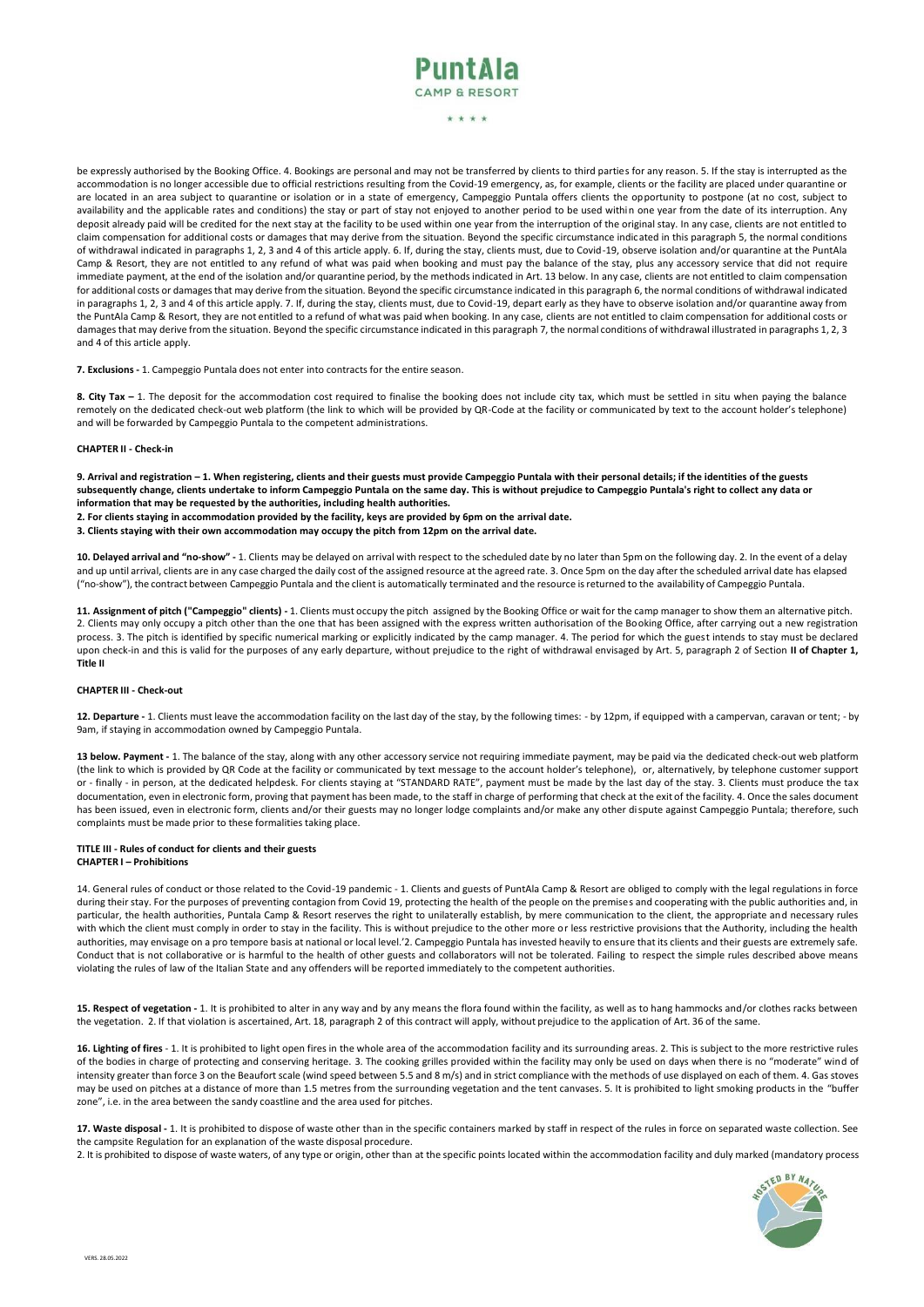## PuntAla

### \* \* \* \*

for disposing of caravan and campervan sewage) and/or outside the toilets.

18. Use of cables and electrical equipment - 1. It is prohibited to obstruct the roads located within the accommodation facility with cables and/or with any other instrument used to obtain electricity; it is also prohibited to rest those cables on the surrounding vegetation.

2. Staff of the accommodation facility are expressly authorised to remove immediately and without notice any cable and/or other instrument affixed in violation of the above paragraphs. That authorisation is granted for electrical connections that do not comply with existing legislation. 3. It is prohibited to erect or use antennae, satellite dishes and any other means of receiving radio-television signals.

**19. Use of musical equipment -** 1. It is prohibited, 24 hours a day, to use musical instruments or any other means of broadcasting sounds, such as, for example but without limitation, televisions, radios, computers, magnetic or digital media readers without using suitable earphones.

**20. Respect for others and rules of conduct -** 1. It is prohibited to behave in a manner that causes a disturbance within the accommodation facility and its surrounding areas, as well as on the beach opposite.

2. During time periods when it is prohibited to drive mechanical means, as displayed in the facility and in any case indicated in Art. 25, paragraph 3 of this contract and in the internal regulation, it is prohibited to construct or disassemble camping equipment, to speak in loud voices which disturb the peace during these periods and to use mechanical equipment. Use of the playground is still authorised. Management, at its sole discretion, may apply derogations for entertainment activity. 3. It is expressly prohibited to be naked and to go "topless" inside the facility; children must also not be naked in the shops, restaurant and bar.

**21. Pets -** 1. Pets and domestic animals are not allowed to enter the overnight stay area, the market and the campsite playgrounds. 2. Pets and domestic animals may enter the central restaurant/bar, the seaside restaurant/bar, the shopping areas and the area used for daytime and evening entertainment in the campsite during daytime and evening hours. Pets and domestic animals are allowed in the areas indicated by this paragraph 2 limited to one animal per owner provided that: A. The owner presents the health card (mandatory) and vaccination documents. B. Animals are kept on a leash and with a muzzle or in specific cages; for their toilet needs, they are accompanied outside the facility and to a location other than the beach and any dirt is immediately removed; they do not enter the overnight stay area, the market and the campsite playgrounds. C. They are not left unattended and do not disturb the peace of others. Owners or handlers of noisy or dangerous animals, which do not respect the rules or arouse complaints, will be asked to remove them or to leave the facility immediately. 3 The entry of pets and domestic animals in the areas of the facility not indicated in paragraph 1 and 2 of this article must be expressly authorised by Management. If the aforementioned authorisation concerns entry to the overnight area, access is permitted for just one animal per pitch. Access to the campsite is permitted for guide dogs and support dogs for the disabled. 4. The owners or handlers are liable for any damages caused to third parties and to the campsite facilities by the animals. The owners or handlers are responsible for ensuring the utmost respect of hygiene-sanitary rules when using the campsite and its facilities.

**22. Changes to the pitch -** 1. It is prohibited to alter in any way the condition of the assigned pitch, except when justified by particularly adverse weather conditions that endanger the safety of persons and/or property; in that case, clients must immediately restore the state of the locations when those conditions have ended, attheir own care and expense.

23. Playground - 1. Children aged over 12 years old may not use the playgrounds. 2. The playgrounds may only be accessed by children accompanied by adults, who are liable for them for all legal purposes towards Campeggio Puntala and towards third parties. Access to some playground areas may be limited to certain times and conditions of use marked at the entrance to the same.

**24. Cleaning-Hygiene-Aesthetics-Use of Toilets -** 1. For health-hygiene reasons, to avoid the proliferation of insects or animals, clients must keep their pitch clean and tidy. Guests must use the toilets correctly, leaving them in the same condition in which they would like to find them.

### **CHAPTER II - Access and use of means of transport within the facility**

**25. Cars -** 1. The PuntAla Camp & Resort has a vehicle access control system which reads the licence plates of cars and campervans. Clients must communicate their licence plate to Campeggio Puntala when booking or, at the latest, when checking in, for each guest registered for the stay (maximum of 2 licence plates) in order to access the facility by the methods and in the timescales indicated below. In the absence of that information, clients will not be able to cross the entrance gates. Campeggio Puntala provides a privacy notice on data processing. 2. The use of cars is authorised only for unloading camping equipment and luggage upon arrival and for loading the same on departure. 3. Each of those operations must not take longer than 2 hours, except with express written authorisation from Management. 4. In any case, during the time brackets 1pm to 3pm and 11pm to 7am or the different times indicated in the Campsite Regulation, it is strictly prohibited to use mechanical means within the facility and its surrounding areas.

**26. Campervans -** 1. Campervans may only access the facility if approved, also for the purpose of overnight accommodation, by the competent authorities. Security staff may ask for that documentation to be produced. 2. In any case, during the time brackets 1pm to 3pm and 11pm to 7am or the different times indicated in the Campsite Regulation, it is strictly prohibited to use mechanical means with strictly prohibited to use mechanical means within the facility and its surrounding areas.

**27.Limitations -** 1. Without prejudice to what is established in Articles 24 and 25 above, it is not permitted to access the accommodation facility with vehicles of any engine size or means of transport, even powered by electricity, except for pedal-assisted bicycles, but notscooters. 2. It is not permitted to enter the playgrounds with bicycles and in general with vehicles or means of transport.

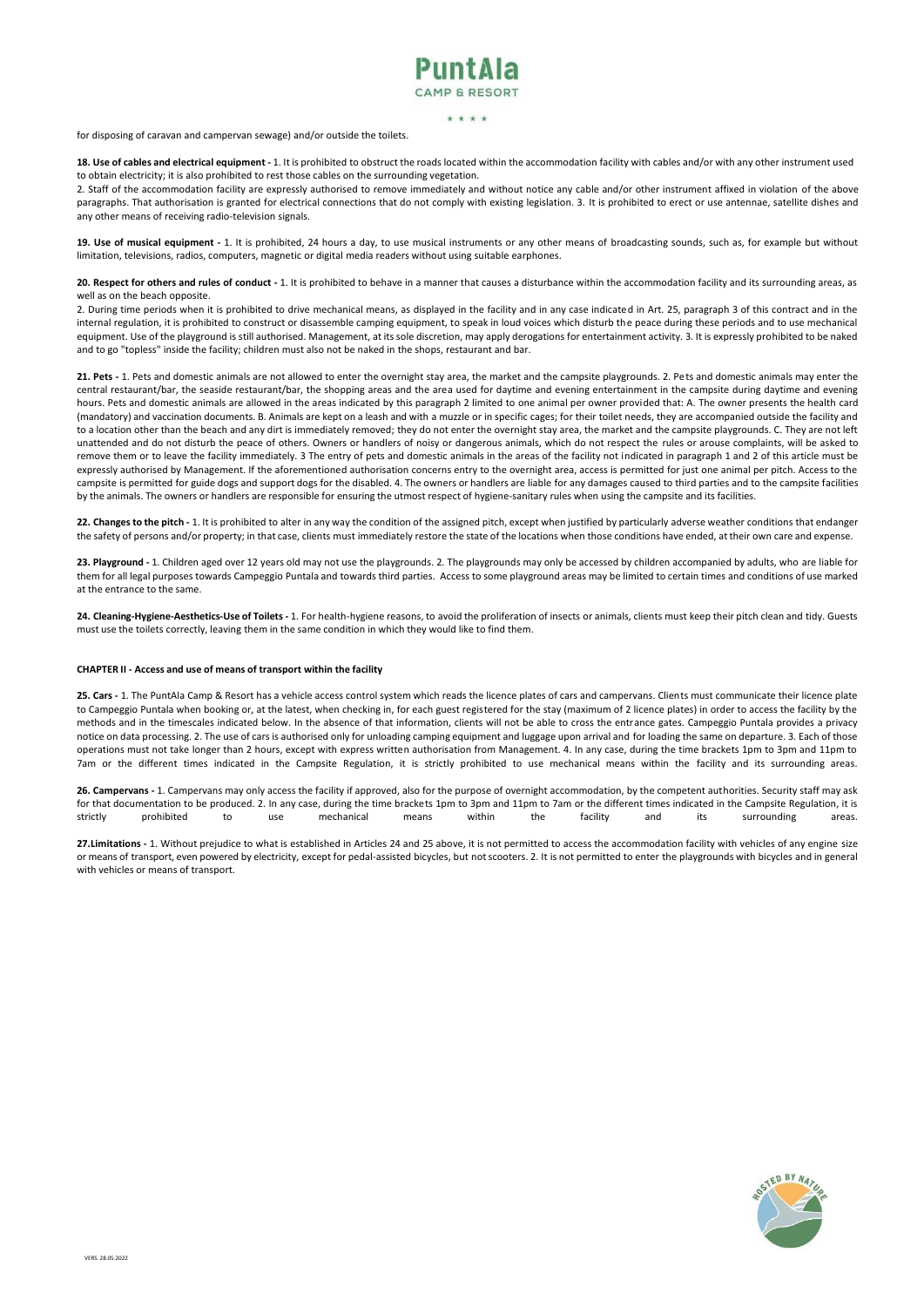# PuntAla

### \* \* \* \*

28.Travel - 1. There is a speed limit of 4 km/h for travelling within the accommodation facility. 2. Staff of the accommodation facility are authorised to confiscate bicycles from children travelling at speeds higher than the limit indicated in the above paragraph or in a manner that endangers others; those bicycles will be returned to the adults responsible for the minors. If those infractions are committed by adults, they will be given a written warning; if the behaviour is reiterated, the use of the vehicle within the facility will be prohibited.

29.Car parks - 1. The accommodation facility has specific unattended parking areas located in its surrounding areas. 2. It is strictly prohibited to obstruct the escape routes with any vehicle, under penalty of forced removal. If the obstruction is reiterated for the third time with the same vehicle, this will be confiscated and returned to the owner at the end of the stay.

**30. Damages or theft. Liability -** 1. Campeggio Puntala is not liable for damages or theft caused to cars, motorcycles, bicycles and, in general, vehicles and means of transport, to property left in the same, parked within the facility or in the surrounding parking areas, and to property left within the campsite and, by way of example but without limitation, in tents, tent trailers, campervans/motorhomes, caravans and other facilities set up by guests at the pitch.

#### **CHAPTER III - Emergency management**

**31.In the case of fire -** 1. Specific alarm systems are fitted within the facility (noise sirens) which, in the case of serious fire, will emit sounds three consecutive times at regular intervals. In that circumstance, clients must make their way, in an orderly manner, to the "temporary muster points" indicated by specific signage located on Via Costiera and Via PuntAla, where they will be taken by the emergency team to the nearest general muster points indicated by specific signage.

**32. In the case of other emergencies –** 1. In the case of emergencies, serious natural events, public safety situations, accidents at sea: contact Campeggio staff, if contactable, or call the emergency numbers provided by Campeggio Puntala by SMS, for each group, on arrival.

### **TITLE IV – Liability**

33. Liability of clients and/or guests - 1. Clients and/or their guests are personally liable towards Campeggio Puntala and/or third parties for any damage to persons and/or property, direct and/or indirect, caused for any reason as a result of conduct implemented in violation of the rules of this contract and/or the other rules in force, insofar as they are applicable.

**34.Liability of Campeggio** - 1. The facility does not accept liability for the purposes of accommodation rates and/or compensation for damages in the event of a temporary lack of electricity, water or technical faults to the systems; it is not liable for thefts of objects (bicycles and vehicles in general) or cash that occur in the facility and its surrounding areas or property left inside the campsite and, by way of example, in tents, tent trailers, campervans/motorhomes, caravans and other facilities set up by guests at the pitch. It isliable, within insurance limits, for deposited cash; it is not liable for incidents caused by natural elements, such as wind and rain, falling branches or pine cones or other vegetation (resin, needles, leaves) whether or notin conjunction with atmospheric events, the presence of any type of insect or wild animal in the woody area of the facility, animals that are normally present in a Mediterranean wood such as that in which the campsite is located and that constitute part of it, with clients acknowledging that these are inherent to the characteristics of the location in which the site is positioned; it is not liable for incidents caused by guests or by their equipment or mobile vehicles. 2. If Campeggio Puntala, in order to comply with regulatory and/or safety obligations and/or to safeguard the pine forest, is forced to cut down trees and/or any type of vegetation, resulting in an inevitable reduction of the shaded areas within the facility, clients expressly exonerate Campeggio Puntala from any liability for no longer being able to use the pre-existing shade and for any disturbance of the peace caused by such operations.

**35. Objects lost or left behind** – 1. Objects lost or left behind and subsequently found within the campsite must be provided to Management for the necessary legal fulfilments and will be made available to the owners at the company's premises for a period of 30 days from when they were found.

It is prohibited to leave inflatables, sails, surfboards and other equipment along the fencing close to the beach (both internally and externally) used by Campeggio Puntala. Such items, if lost or left behind, will be removed by Campeggio Puntala staff for the necessary legal fulfilments and made available to the owners at reception for a period of 30 days from when they were found.

**36. Termination and penalty clause** - 1. Any violation of Articles 14, paragraph 1, first part, 15, paragraph 1, 2 and 5 and 20, paragraph 1 of this contract involves its immediate termination, with clients and their guests being obliged to leave the facility within 6 hours of receiving the communication of termination as well as, by way of penalty clause, to pay the fee for the entire booked stay, even if the period actually enjoyed is shorter, and Campeggio Puntala will be entitled to compensation for damages. 2. Any delayed arrival beyond the time of 5pm on the day after the scheduled arrival date ("no-show") will involve the immediate termination of this contract, and Campeggio Puntala will be entitled to compensation for damages.

### **TITLE V - Final provisions**

**37. Changes -** 1. Any change to the regime of providing the campsite service that is not in contrast with the rules of this contract is made public by being affixed on the notice board situated at the entrance to the facility. 2. Any changes authorised for an individual client are communicated to the latter in writing and must be produced upon simple request by staff of the accommodation facility. That derogation does not constitute the source of an equivalent right in favour of third parties.

**38. Disputes -** 1. This contract is subject to Italian law. For any interpretation of what is illustrated or for anything not envisaged, express reference is made to the rules of law or, failing that, to habits and customs.

**39. Assignment of contract -** 1. This contract and the rights and obligations deriving from it will be automatically transferred, without the need for any consent from the client, by virtue of mergers, incorporations, business or business branch sales exclusively concerning Campeggio Puntala. 2. Campeggio Puntala does not accept any assignment of this contract to third parties by clients.

**40. Internal regulation -** 1. Clients must comply with the internal regulation of the facility which is affixed at the entrance and can be viewed and downloaded on the website [www.campingpuntala.it a](http://www.campingpuntala.it/)nd which, by signing this contract, clients declare to have read in full and accepted.

**41. Final clauses -** 1. Any tolerance by Campeggio Puntala of conduct by clients and/or their guests in violation of the contents of this contract does not constitute a waiver of the respective rights due to it based upon those clauses. 2. If any contractual clause is found, for any reason, not to comply with mandatory rules of law, the same will be ineffective, without prejudice to the validity of the remaining clauses. 3. This contract constitutes the full manifestation of all agreements made between the parties and fully regulates their rights and obligations with regard to the subject of the contract itself. Any previous or different written and oral agreement, between the parties and in relation to third parties, with regard to this contract, is understood to be cancelled and devoid of any effect. 4. Any amendment to the terms and conditions of this contract must be made in writing under penalty of invalidity.

**Read, approved and signed**